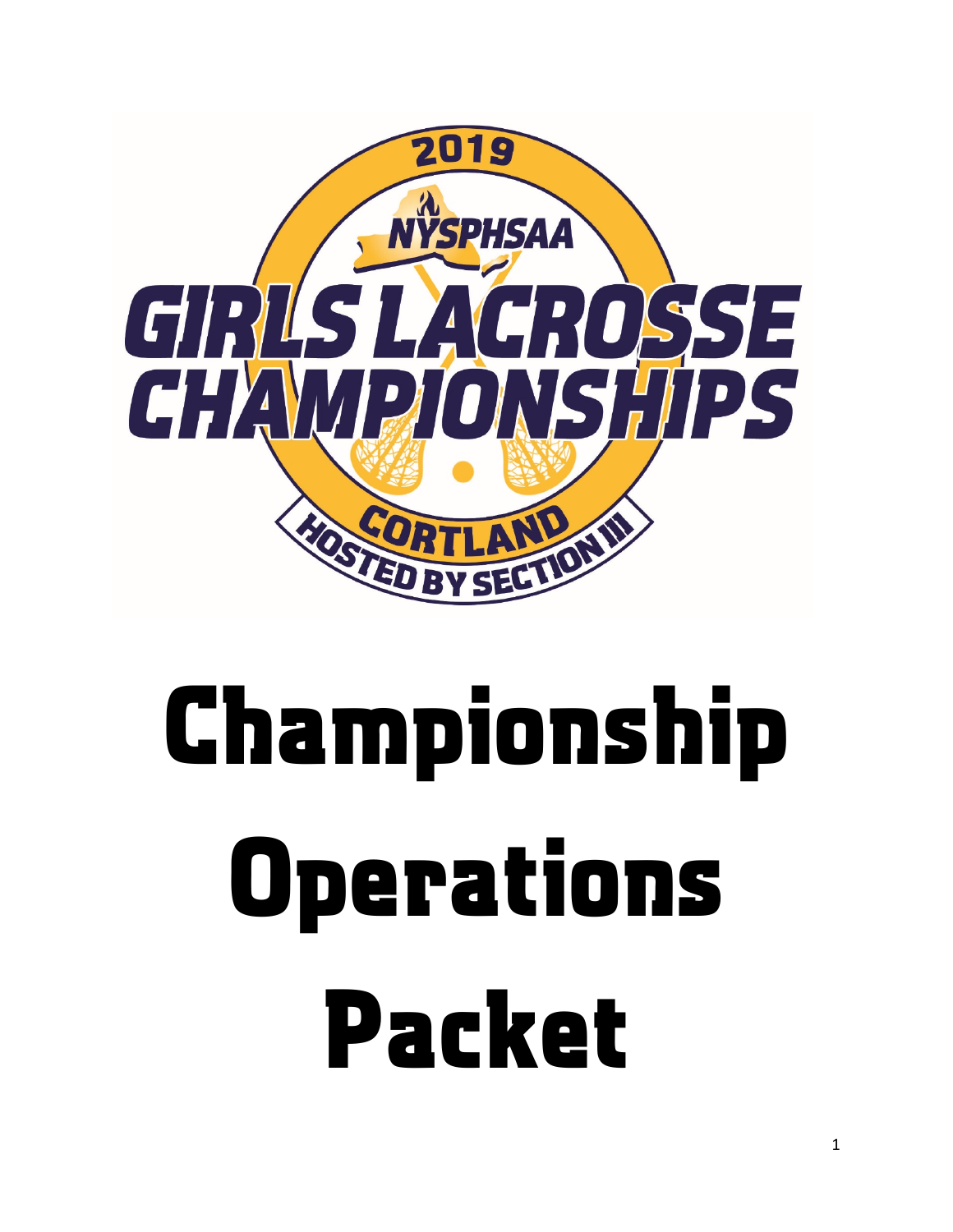# **Table of Contents**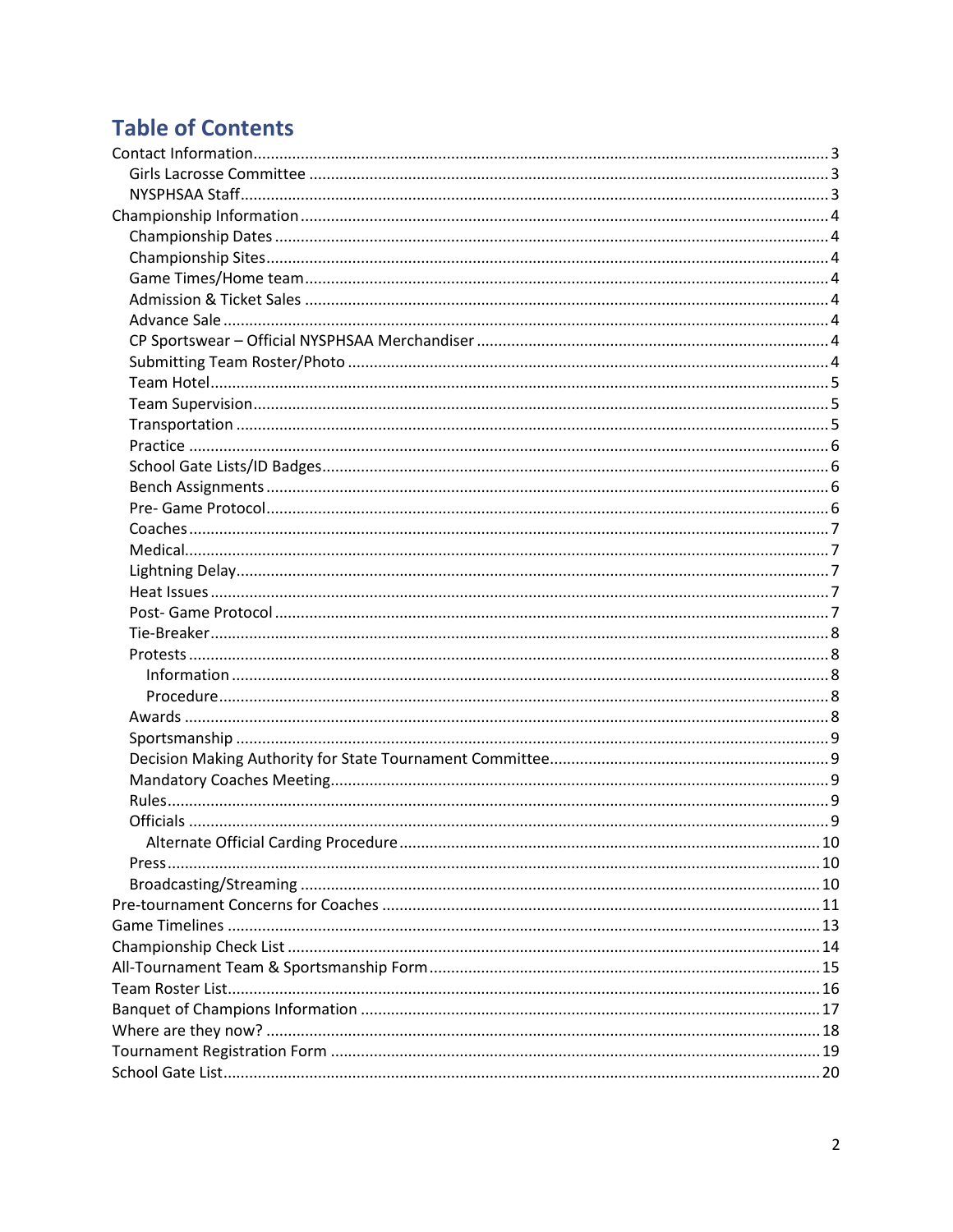# <span id="page-2-0"></span>Contact Information

#### <span id="page-2-1"></span>Girls Lacrosse Committee

| <b>Tournament Director</b> | Machell Phelps        |
|----------------------------|-----------------------|
|                            | Jamie Brown           |
| Section 1                  | <b>Beth Starpoli</b>  |
|                            | Karen Peterson        |
| Section 2                  | Allison Anaya         |
| Section 3                  | Caitlin Byrne         |
| Section 4                  | Samantha Little       |
| Section 5                  | Jeff Onze             |
| Section 6                  | <b>Rick Schmitt</b>   |
| Section 8                  | Dawn Cerrone          |
| Section 9                  | <b>Wendy Crandall</b> |
|                            | Leslie Ahlborn        |
| Section 10                 | Sarah Bullard         |
| Section 11                 | Jeremv Thode          |

State Coordinator Liz Parry [eparry@emmawillard.org](mailto:eparry@emmawillard.org) [machellphelps@yahoo.com](mailto:machellphelps@yahoo.com) [jbrown48@twcny.rr.com](mailto:jbrown48@twcny.rr.com) [bstar0216@gmail.com](mailto:bstar0216@gmail.com) [kpeterson@bronxvilleschool.org](mailto:kpeterson@bronxvilleschool.org) [coachalanaya@gmail.com](mailto:coachalanaya@gmail.com) cbyrne@caz.cnyric.org [slittle@icsd.k12.ny.us](mailto:slittle@icsd.k12.ny.us) [jeffrey.onze@erschools.org](mailto:jeffrey.onze@erschools.org) [rslax42@gmail.com](mailto:rslax42@gmail.com) [cerroned@gcufsd.net](mailto:cerroned@gcufsd.net) [wendy.crandall@pinebushschools.org](mailto:wendy.crandall@pinebushschools.org) [Laahlborn@hotmail.com](mailto:Laahlborn@hotmail.com) [sbullard@nncsk12.org](mailto:sbullard@nncsk12.org) [jthode@cmschools.org](mailto:jthode@cmschools.org)

#### <span id="page-2-2"></span>NYSPHSAA Staff

| <b>Executive Director</b>       | R٥  |
|---------------------------------|-----|
| <b>Assistant Director</b>       | Тα  |
| <b>Assistant Director</b>       | Jo  |
| <b>Assistant Director</b>       | Kr  |
| Director of Sales & Marketing   | Cł  |
| Director of Communications      | Cł  |
| Director of Finance             | Lis |
| Administrative Assistant        | Sa  |
| <b>Distribution Coordinator</b> | Jil |
|                                 |     |

obert Zayas [rzayas@nysphsaa.org](mailto:rzayas@nysphsaa.org) odd Nelson **Thelson** Todd Nelson e Altieri [altieri@nysphsaa.org](mailto:altieri@nysphsaa.org) risten Jadin Kiadin <sub>kjadin</sub> ang baga na kisakang karangang kalendar ang karangang manang kalendar ang tanggala hris Joyce **Cioyce@nysphsaa.org** hris Watson **Chris Communication** Cwatson Chris Watson Chris Watson Chris Watson Chris Watson Chris Watson Chri sa Hand [larnold@nysphsaa.org](mailto:larnold@nysphsaa.org) andy Schanck [sschanck@nysphsaa.org](mailto:sschanck@nysphsaa.org) Il Gregorius igregorius@nysphsaa.org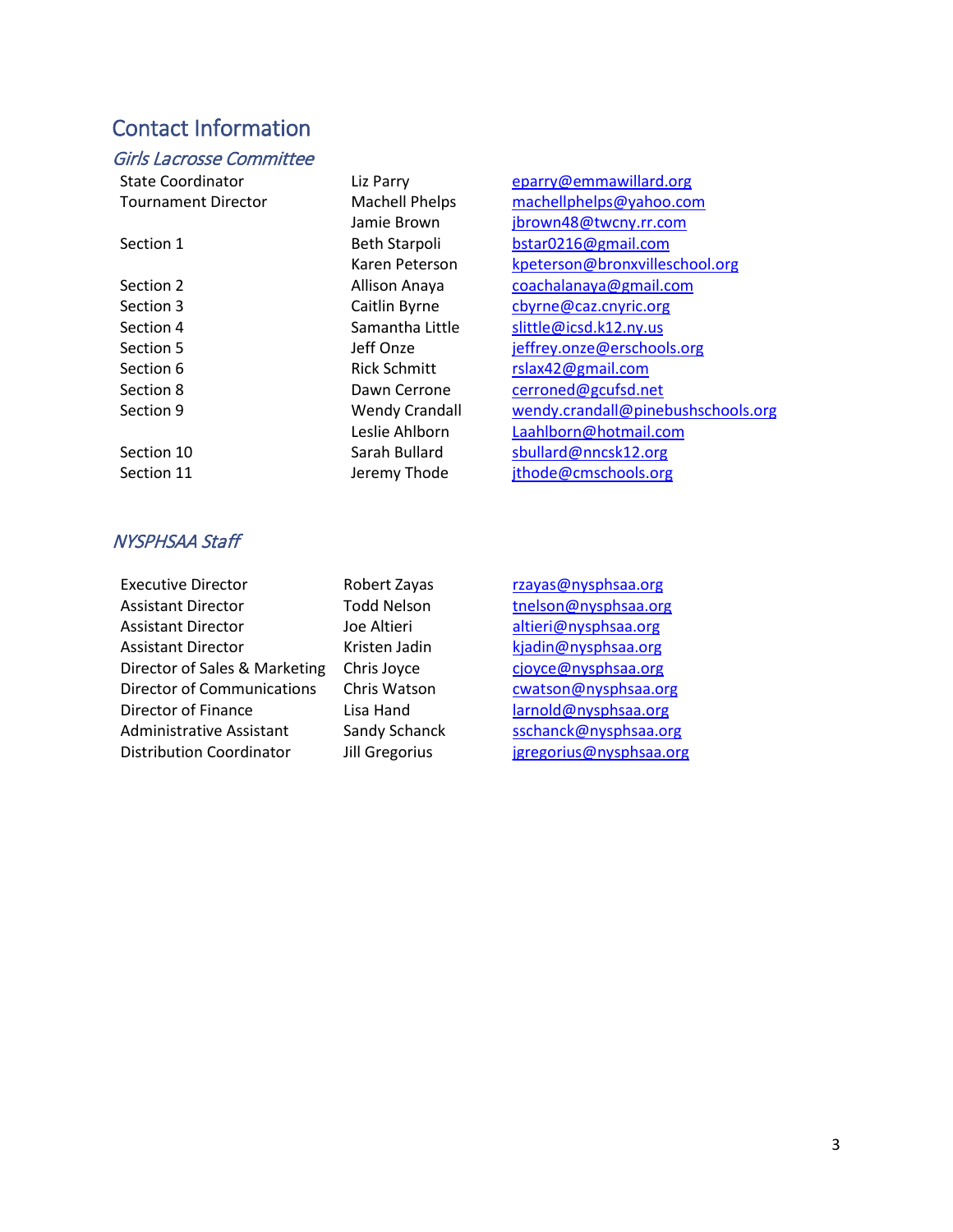# <span id="page-3-0"></span>Championship Information

<span id="page-3-1"></span>Championship Dates

Friday, June 7 – Saturday, June 8, 2019

#### <span id="page-3-2"></span>Championship Sites

SUNY Cortland 17 Lankler Drive Cortland, NY 13045

#### <span id="page-3-3"></span>Game Times/Home team

**Semifinals** 

9:00am – Class D 11:00am – Class A 1:00pm – Class B 3:00pm – Class C

Section 3/4/10 = Home team for Class A, B, C, and D games Section 5/6 = Home team for Class A, B, C, and D games

Finals

9:00am – Class D= Friday 9:00am White Field Game = Home Team 11:30pm – Class A = Friday 11:30pm White Field Game = Home Team 2:00pm – Class B = Friday 2:00pm White Field Game = Home Team 4:30pm – Class C = Friday 4:30pm White Field Game = Home Team

#### <span id="page-3-4"></span>Admission & Ticket Sales

Admission is \$10 cash at the gate. Tickets are general admission. Bus drivers with proper ID will be admitted to regionals, semifinals and finals free of charge. There are no discounts for senior citizens or students. Children age 5 and under are free. Only NYSPHSAA passes will be honored at the championship site. No Section Lifetime, Service or other passed will be accepted. Regional ticket prices are determined by the host section. Re-entry is permitted with proper identification.

#### <span id="page-3-5"></span>Advance Sale

\$8 online (plus service fee) at [www.gofan.co/nysphsaa](http://www.gofan.co/nysphsaa)

#### <span id="page-3-6"></span>CP Sportswear – Official NYSPHSAA Merchandiser

CP Sportswear, NYSPHSAA Official Merchandiser, will be selling T-shirts, championship programs, and other event specific merchandise throughout the tournament. Use the following link to access Championship merchandise[: http://shop.cpsportswearonline.com/default.asp](http://shop.cpsportswearonline.com/default.asp)

#### <span id="page-3-7"></span>Submitting Team Roster/Photo

Section coordinators/schools/coaches must follow the roster submission procedure to ensure their roster appears in the program. This should have been completed at the beginning of the season. However, if not, it needs to be complete at the completion of Section Finals.

Rosters should only be submitted via MaxPreps website. Instructions are below: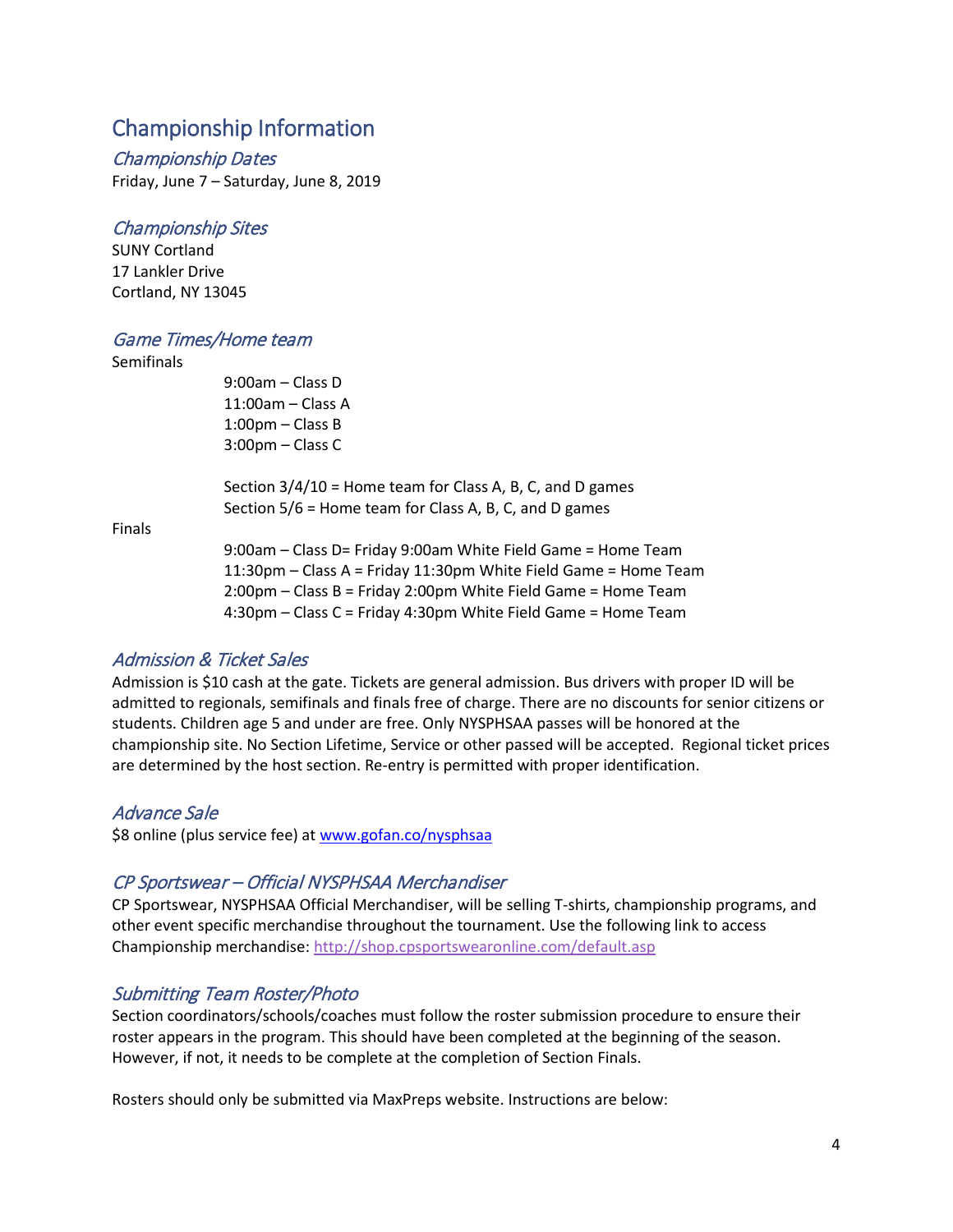- 1. After you sign into maxpreps.com with your email and password, hover over text in the upper right-hand corner that says "hi, Your First Name" to access your admin account. IMPORTANT: you can contact MaxPreps at 800-329-7324x1 or email support@maxpreps.com if you don't have your "access code" already.
- 2. Once you go to your team page you can upload your roster by clicking "Roster" in the horizontal menu bar.
- 3. From the Roster page, you have a few options to update your roster:
	- a. You may "Copy Roster From Last Year"
	- b. To add individual athletes, select "+Athlete"
	- c. You may also email your roster to rosters@maxpreps.com and MaxPreps team will load them in three to five business days.
- 4. To load your team photo, go back to your team admin homepage by clicking "HOME" in the horizontal menu bar.
	- a. Then click on "Photo" in the "Mascot & Team Photo" section in the lower right-hand section of the admin homepage.
	- b. From there simply click "Choose File" and select the file from your computer, then click "Submit" and you are done!

In addition, for detailed questions about MaxPreps partnership with NYSPHSAA you may contact MaxPreps New York Representative Eric Frantz at 937-554-0477 o[r efrantz@maxpreps.com.](mailto:efrantz@maxpreps.com) FOR INQUIRIES WITH THE NYSPHSAA OFFICE, CONTACT Chris Watson at [cwatson@nysphsaa.org.](mailto:cwatson@nysphsaa.org)

#### *\*\*\*The photo/roster from MaxPreps are used in the Championship program. If the photo/roster are not entered into MaxPreps by Thursday, May 30, please email directly to Todd Nelson at*  [tnelson@nysphsaa.org](mailto:tnelson@nysphsaa.org) *\*\*\**

#### <span id="page-4-0"></span>Team Hotel

**Book hotel rooms via the Tournament Registration Form and email it to Machell Phelps at** [machellphelps@yahoo.com](mailto:machellphelps@yahoo.com) by **2.00pm, Monday June 3**. **Information on lodging will be sent back that same day... Do not contact the hotels directly to reserve rooms.** Numerous hotels are being utilize.

#### <span id="page-4-1"></span>Team Supervision

We require athletes and coaches to conduct themselves in a sportsmanlike manner consistent with the principles of NYSPHSAA athletic participation. Each individual spending the night in a tournament hotel shall be responsible for any vandalism done to the room, including theft. Coaches are specifically responsible for the conduct of their respective teams throughout the tournament including when their team is not competing and when they are traveling to and from the event.

#### <span id="page-4-2"></span>**Transportation**

Transportation expenses at the rate of \$1.35 per mile, per grid chart, for competing NYSPHSAA member schools will be paid by NYSPHSAA upon submission of a State Voucher by the participating Section Treasurer, directly to NYSPHSAA, 8 Airport Park Boulevard, Latham, New York 12110, Attn: Assistant Director.

- Regionals: All on-site expenses will be paid by the treasurer of the host section. All profit or loss at this level will be the responsibility of the competing sections.
- Semifinals and finals: All on-site expenses will be paid by NYSPHSAA after submission of approved vouchers. Travel vouchers are available at nysphsaa.org.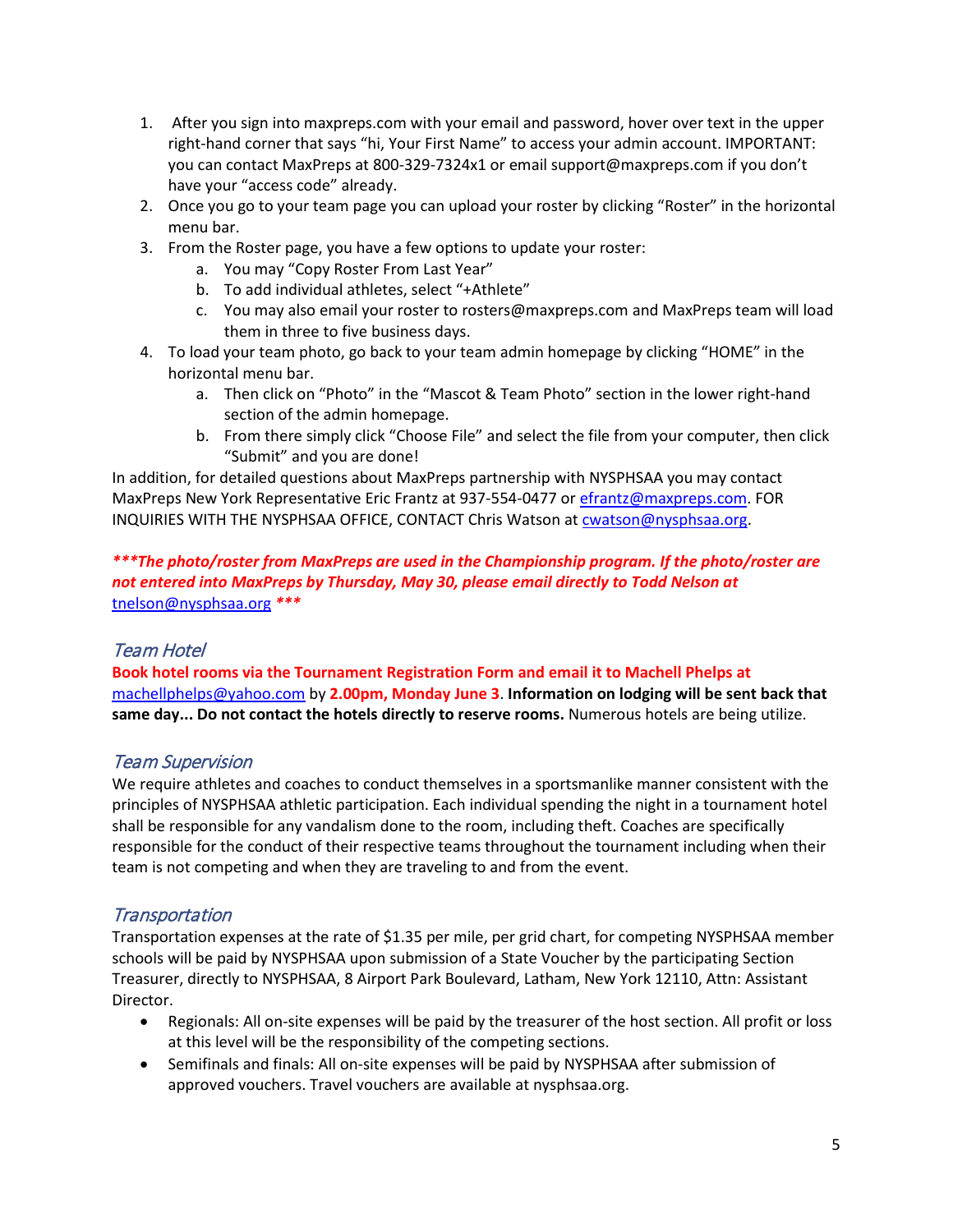#### <span id="page-5-0"></span>**Practice**

Practice areas are available. Please contact the Tournament Director make arrangements.

#### <span id="page-5-1"></span>School Gate Lists/ID Badges

ID badges will be provided for participants, coaches and support staff. Thirty (30) participants and seven (7) team personnel (coaches, statisticians, managers, etc.) will comprise the traveling squad and will be admitted to the tournament site. Bus drivers are provided entrance free to the facility with proper ID. **Adults are not permitted to wear athlete badges. If it is determined they are, the badge will be confiscated, and they will be removed from the game site.**

Each championship team is required to submit a School Gate List (attached) to the NYSPHSAA office two days prior to the championship event. Athletic Directors and school administrators should be listed on the School Gate List. Keep in mind, this list ONLY provides entry into the facility. **It does** *NOT* **provide field access.** 

Athletic Directors should submit the School Gate List to Kristen Jadin at the NYSPHSAA office by *Wednesday, June 5th.* Individuals listed on the School Gate List must check in at a ticket sales gate for admittance to the tournament.

#### <span id="page-5-2"></span>Bench Assignments

Home Team bench is situated at the north end (ticket booth) of the field closest to the main public entrance.

#### <span id="page-5-3"></span>Pre- Game Protocol

- 1. Teams scheduled for the first game of the day may enter no sooner than 20 minutes prior to game time.
- 2. Warm-up time is 20 minutes on field prior to game.
- 3. No P.A. use for "Team Music"
- 4. Teams playing subsequent games will be instructed to enter the field by a State Committee member, most likely their State Rep, and until that occurs, teams must stay outside the fence surrounding the field.
- 5. Introduction of teams
	- a. The Home Team Bench is situated at the ticket booth (north end) of the field, closest to the main, public entrance.
	- b. As soon as a team enters the field for warm ups, the coach should direct the team's spotter to report to the press box with team roster updates.
	- c. Following the captain's conference, all teams will be announced.
	- d. The visiting team will be announced first.
	- e. Coaches should stand 10 yards into the field to facilitate the shaking of hands.
	- f. After a player's name is announced, she should shake the opposing coach's hand and then position herself approximately 20 yards from the side of the field, in front of her team's bench. Teammates should follow suit.
- 6. Following the introduction, players are to remain on the field for the National Anthem.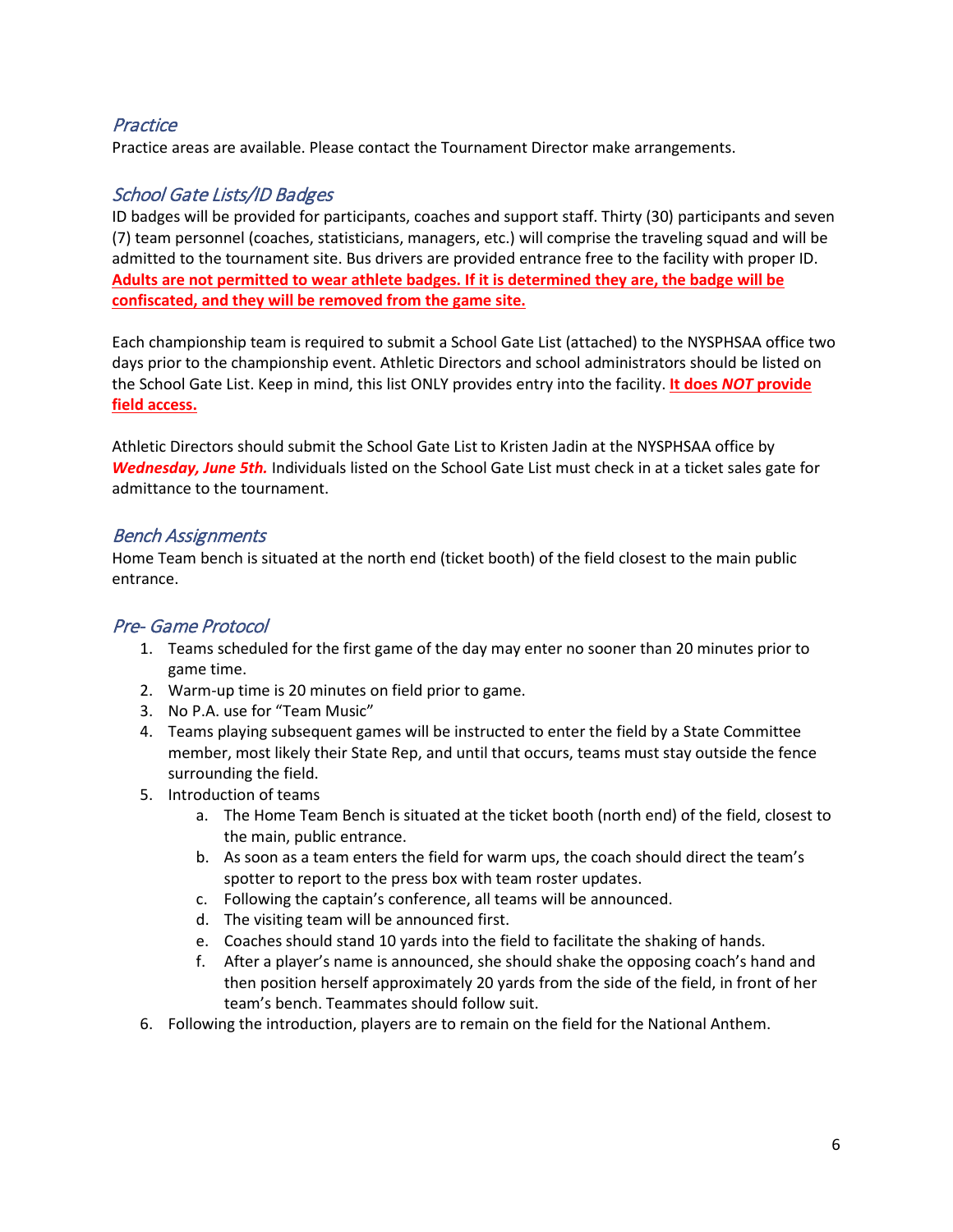#### <span id="page-6-0"></span>**Coaches**

- A line will be drawn in front of your bench. Please make sure that both you and your players remain behind it at all times.
- Please provide your own coolers. Ice and water will be available on site.
- Please adhere to practice fields and times, which you arrange with the site coordinator, Jamie Brown.
- All warm ups prior to your game including the warm up run must be kept to your half of the field.
- All practices at the tournament are "closed practices". Absolutely no videotaping or scouting by another team is permissible.
- If the coach of team playing in the tournament is a member of the state committee, they must send a representative to the tournament to take their place.
- Coaches are required to make sure their players bring their home and away jerseys.

#### <span id="page-6-1"></span>**Medical**

- A certified athletic trainer will be on site for the duration of the tournament. An athletic training area will be located adjacent to the field. Please note that all athletes requiring taping must bring their own supplies, i.e. tape, pre-wrap.
- Campus security officers are on the staff at the tournament site and can access emergency transport services if necessary.
- Site Director is equipped with a radio to contact security personnel.
- The local ambulance service and emergency room department of Cortland Memorial Hospital has been notified of event ahead of time.
- A committee member must document any spectator needing medical assistance.
- An AED will be on the field at all times.

#### <span id="page-6-2"></span>Lightning Delay

- Minimum of 30 minutes
- Teams will be allowed 5 minutes to warm up.
- For each additional 30-minute delay, 10 minutes will be allowed for warm up, not to exceed 20 minutes.

#### <span id="page-6-3"></span>Heat Issues

- Water breaks, if needed, will be taken during a dead ball situation closest to 12:30 on the game clock. These breaks will last for 2 minutes with **no coaching.** The athletic trainer will inform the committee and umpires if the weather conditions warrant these breaks.
- Scoreboard time is official. Table umpire will count down from the scoreboard clock. The table umpire should run a back-up clock.

#### <span id="page-6-4"></span>Post- Game Protocol

- 1. At the conclusion of the game, the teams are to gather in their bench area.
- 2. As soon as possible, the teams will shake hands and return to their bench areas, clean and vacate them, and move to opposite side of the field for the awards presentation.
- 3. Both teams are to remain on the field for the awards presentation.
- 4. Following the awards presentation, both teams should leave the field.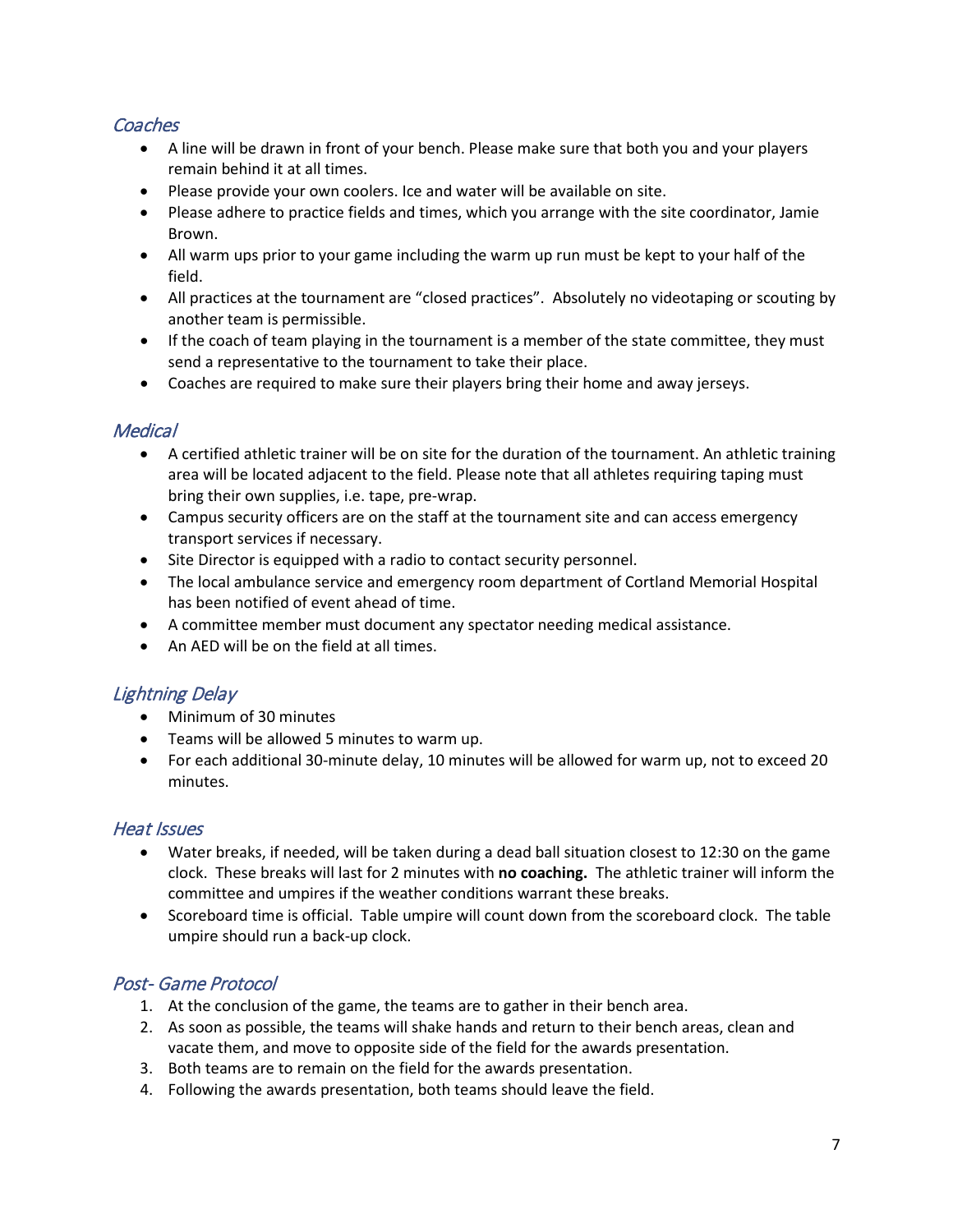#### <span id="page-7-0"></span>Tie-Breaker

If at the end of regulation time of play a tie score exists, we will use Rule 4, Section 6, Page 31 of the NFHS Lacrosse Rulebook. Also, refer to Rule 4, Section 3, Article 1, on page 30 regarding timeouts for overtime.

#### <span id="page-7-1"></span>**Protests**

<span id="page-7-2"></span>Information

- 1. Judgment calls cannot be protested.
- 2. The Protest Committee will consist of members of the N.Y.S.P.H.S.A.A. Girls Lacrosse Committee, and an official.
- 3. Representatives of the Section involved in a protest will not vote on the decision.
- 4. Any and all questions and/or protests as to game rules or as to the conduct of the game shall be heard and decided by the game committee established by that State Sport Championship Committee; and all such decisions shall be final with no right of appeal. (NYSPHSAA Eligibility Standards 3a)

#### <span id="page-7-3"></span>Procedure

- 1. Any coach lodging a protest must immediately notify the officials and scorer of their intention.
- 2. The scorer must indicate the time and nature of the protest in the tournament scorebook.
- 3. The scorer must immediately alert the "State Committee Representative" that there has been a protest.
- 4. The State Committee Representative will alert the field officials that a protest has been made.
- 5. The field officials will stop play all stand.
- 6. The Protest Committee will determine if a situation is eligible for protest.
	- a. If the protest is not upheld then the game will continue from the point of interruption.
	- b. If the protest is upheld then the following will take place:
- 7. Committee will hear protest from coach.
- 8. Consult with field officials as to circumstances leading to protest.
- 9. Makes decision.
- 10. Game to continue with decision applied.

#### <span id="page-7-4"></span>Awards

Semifinals: Semifinalist plaques will be awarded. Both teams are to remain on the field for the awards presentation.

Finals: All participants will receive individual medals and certificates of participation. Team plaques will be awarded to the champions and finalist. Only 30 individual medals are authorized for each team. Each state champion team will also receive 30 champion Tshirts. If you would like to purchase extra champion T-shirts, an order form will be provided.

The State Committee and the individual coaches will select an All-Tournament Team. The form needs to be returned to your Section Coordinator at the end of tournament play.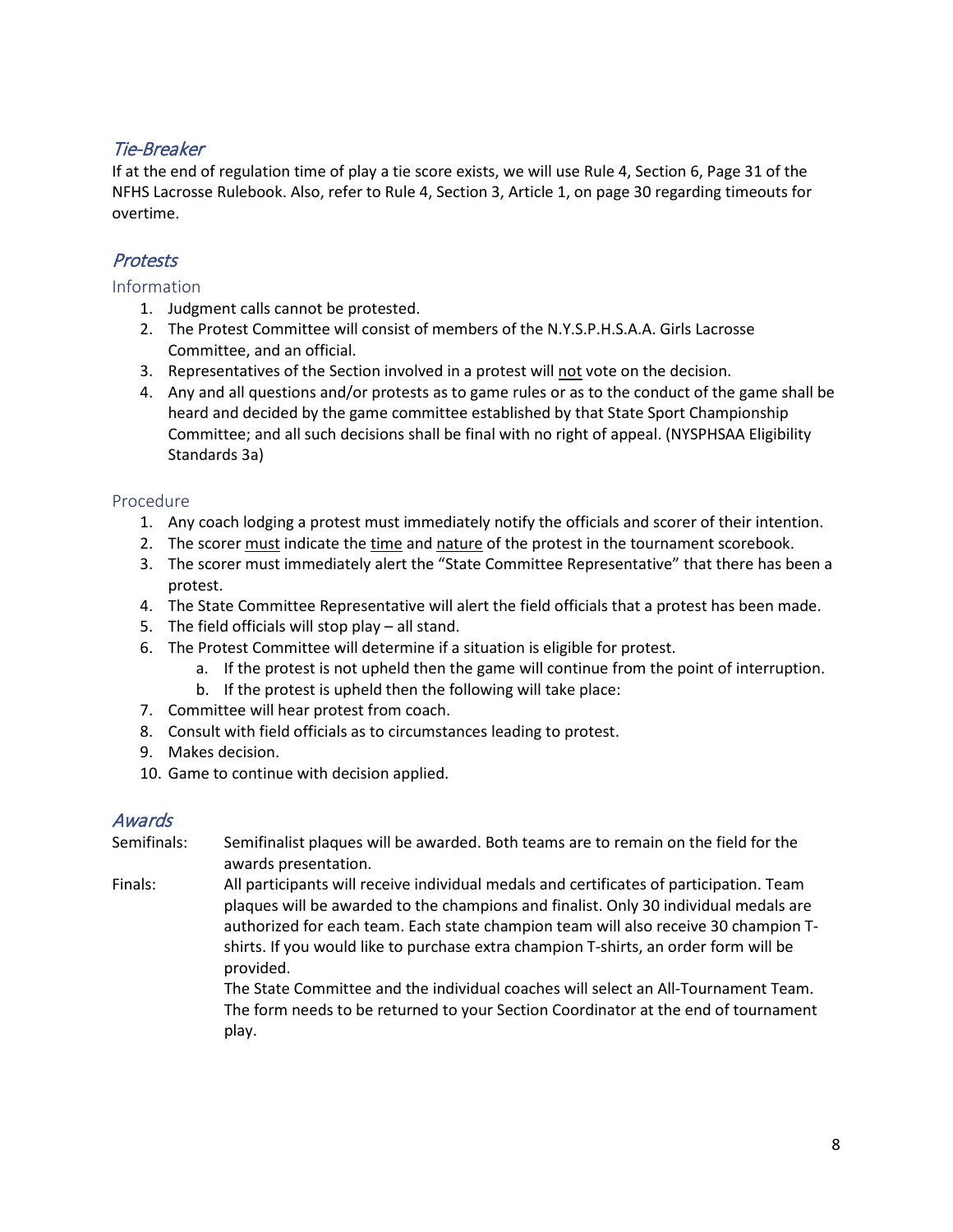#### <span id="page-8-0"></span>**Sportsmanship**

One student-athlete from each team during the semifinals will be selected to receive a Sportsmanship Award and receive a T-shirt. The promotion of sportsmanship is a priority for the New York State Public High School Athletic Association. Student-athletes, coaches and fans are encouraged to give your best and be a great sport!

#### <span id="page-8-1"></span>Decision Making Authority for State Tournament Committee

- 1. Playing sites, dates, and starting times for all games of the tournament.
	- a. Changes due to inclement weather will be made by the "Site Coordinator" and host school authority.
	- b. Decisions are considered to be binding on all schools participating in the tournament. c. Notification of changes will be communicated as soon as possible.
- 2. All decisions made by the committee will be in the best interest of NYSPHSAA Girls Lacrosse.
- 3. The Tournament Committee reserves the right to postpone contests due to circumstances which are determined to compromise the best interests of NYSPHSAA and its girls lacrosse members (i.e. weather conditions, etc.).

#### <span id="page-8-2"></span>Mandatory Coaches Meeting

| Date:     | Thursday, June 6                                |
|-----------|-------------------------------------------------|
| Time:     | Immediately following the Banquet (8:30/8:45pm) |
| Location: | Fay Corey Union – Room TBA                      |

Every team in the State Tournament must have a Representative present at this short meeting.

Make certain you have an assistant coach to take care of your team while you attend the meeting.

This is when the coaches will meet the State Committee, Tournament Chair and the Head of the Officials.

#### <span id="page-8-3"></span>Rules

NFHS-US Lacrosse Girls Lacrosse Rules (with modifications) Red Cards

Players receiving a red card for flagrant misconduct, fighting, or intentionally dangerous play will not be permitted to participate in the next game should her team continue in the tournament. The Section represented by the player receiving the "red-card" will not vote on the decision.

#### <span id="page-8-4"></span>**Officials**

- 1. Semi-Final/Final Games will have three (3) Field Officials for each game and one official on the table.
- 2. All eligible sections will send names of officials to Liz Parry. The committee will select the most qualified after accepting the first qualified choice from each section.
- 3. Section Chairpersons are to inform the State Coordinator with the names, addresses, and phone numbers of the officials representing their sections.
- 4. Section Chairpersons are to contact the State Coordinator if one official will not be attending.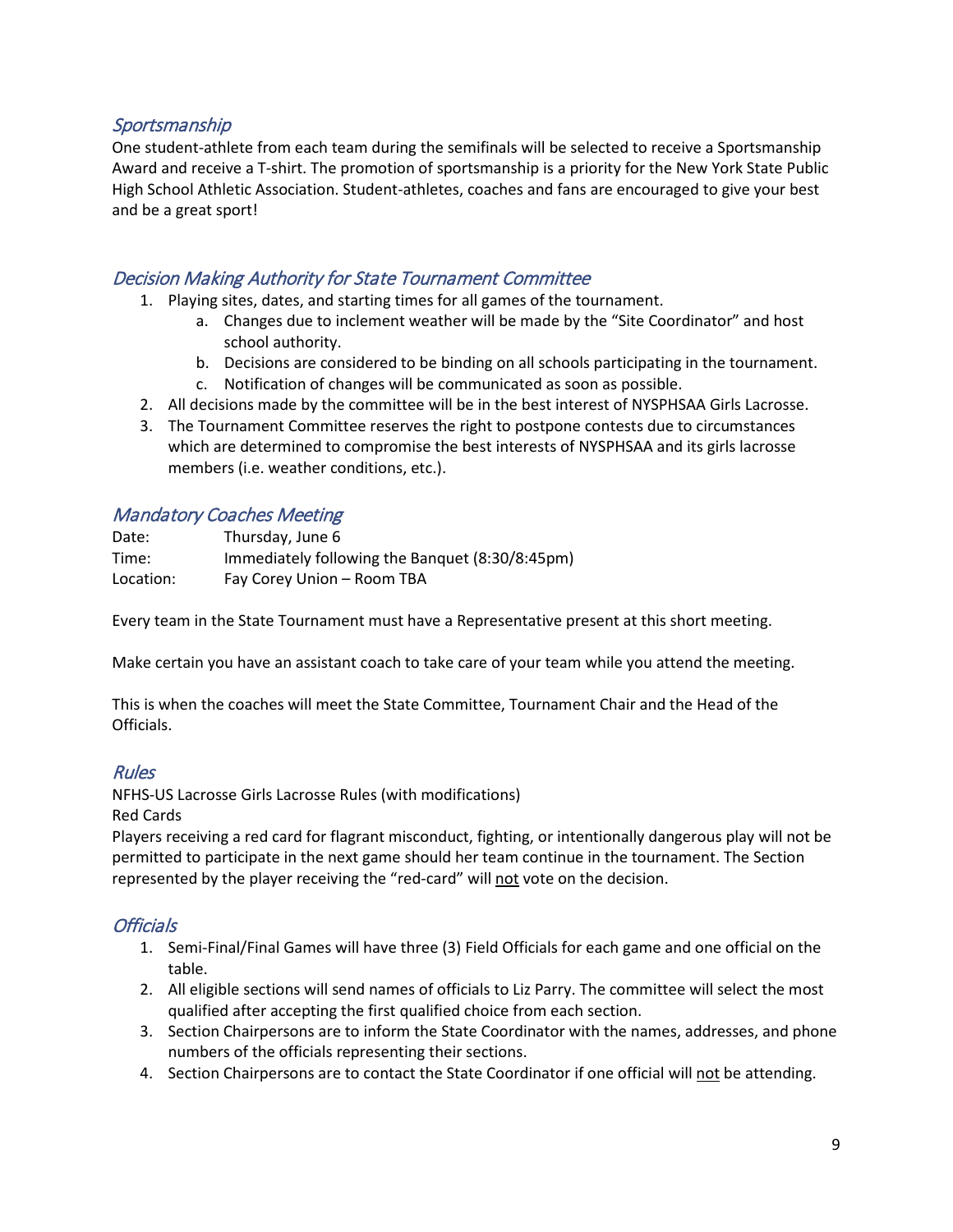- 5. Vacant official positions will be filled by the most qualified official decided upon by the State committee.
- 6. Assignments for the officials will be done by the State Committee.
- 7. Officials will receive a packet with all the relevant material regarding hotels, directions, game times, etc. Once their names have been sent in.

#### <span id="page-9-0"></span>Alternate Official Carding Procedure

When necessary, the alternate official in conjunction with her crew, may issue a yellow or red card for misconduct by a player, coach or any officially designated member of a teams' travel party who is in the bench area. When the misconduct occurs, the alternate official will call time-out on the next whistle and confer with field officials. The field officials will issue the yellow/red card to the offending player, coach or team personnel as identified by the Alternate official. There will be a change of possession on the field if the offending team is in possession of the ball. The head coach must designate a player on the field who will enter the penalty area and serve a two minute penalty (yellow card) or four-minute penalty (red card) . If a red card has been issued, play will not resume until the head coach leaves the playing area. NFHS 2019 Rulebook - Page 95 Appendix C

After the card has been "officially" issued, the carded head coach must designate a player who must leave the field to serve a two minute penalty of elapsed playing time. This card counts towards the team's cumulative total. Play is restarted within one minute with a free position to the opponent nearest the ball, or already with the ball, when play was stopped.

#### <span id="page-9-1"></span>Press

Chris Watson, NYSPHSAA Director of Communications, will accept media credential requests at the tournament. The Director of Communications must be satisfied that the request for a credential is made by a bona fide member of the working press (daily/weekly newspaper, broadcast/community television station, and/or broadcast radio station). Bona fide members of the working press must contact Chris [\(cwatson@nysphsaa.org\)](mailto:cwatson@nysphsaa.org) prior to *Wednesday, May 25th at NOON* to assure a credential(s) will be available for them and that seating arrangements can be provided. ALL MEDIA REQUESTS will be reviewed prior to the tournament.

Any requests for radio coverage of the state quarterfinals, semifinals or championship game must be handled through the NYSPHSAA office one week prior to the contest. For radio contracts, visit nysphsaa For radio contracts, visit nysphsaa.org and click on Media to download a tournament contract. Print and complete the contract and then fax (518-690-0775) or email to Chris Watson, Director of Communications, at [cwatson@nysphsaa.org.](mailto:cwatson@nysphsaa.org) He will approve all radio requests and forward an approved contract back to you with site information. The radio broadcasting fee is \$250 per contest for semifinals and finals. A radio broadcasting agreement must be completed for EACH game. For any questions, contact Chris at 518-690-0771.

#### <span id="page-9-2"></span>Broadcasting/Streaming

The NFHS Network has exclusive rights to stream NYSPHSAA Regional and Championship events. No other streamed broadcast, including through social media platforms, of a NYSPHSAA Regional and/or Championship event will be permitted without prior permission.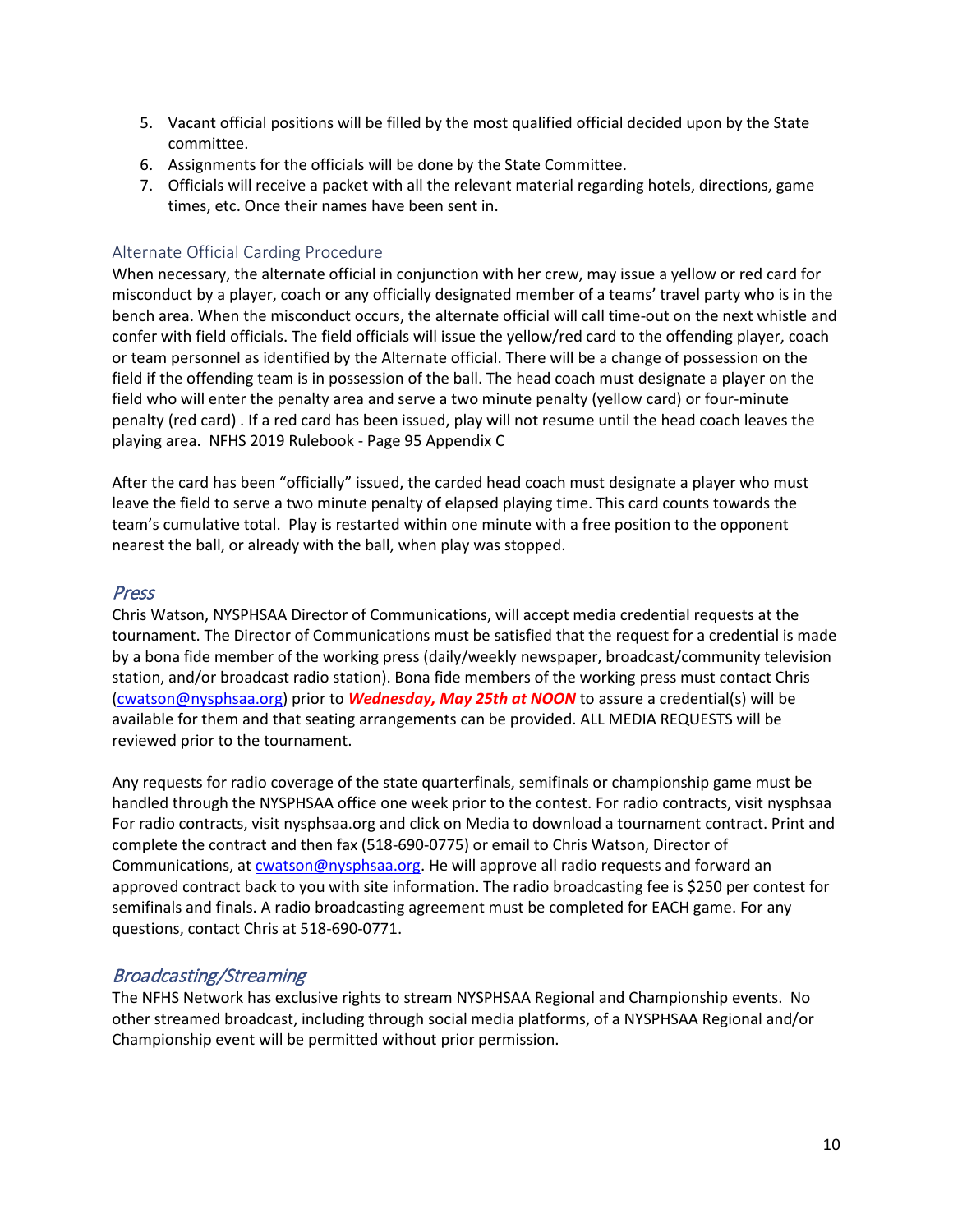Spectrum (Charter Communications) has exclusive rights to televise NYSPHSAA Regional and Championship events. No other televised broadcast of a NYSPHSAA Regional and/or Championship event will be permitted.

**Schools who wish to have a school photographer or videographer attend a NYSPHSAA Regional or Championships, must contact Chris Watson, NYSPHSAA Director of Communications.** Videotaping, for instructional purposes only, by the two schools playing in each contest will be permitted with approval by the NYSPHSAA office. Such permission must be obtained at least three days prior to the contest.

#### <span id="page-10-0"></span>Pre-tournament Concerns for Coaches

- 1. Rosters: make sure the numbers in the scorebook match the numbers on the players' shirts.
- 2. Rosters: At table 15 minutes before game time and finalized 10 minutes before game time.
- 3. Boundaries: Coaches and all team personnel are to stay 4M from the visual boundary.
- 4. Stick check: sticks will be measured for length before teams enter the tournament field.
- 5. A coach must give the number of a player for a stick check to the umpires. In the event that a goal was scored with a crosse that does not meet specifications, the goal will not count. The crosse shall be removed, play will be resumed with a free position at the center line. Once the game is restarted with the draw, the goal shall stand.
- 6. Substitutions: report to the scorer's table and stay in the Team Substitution Area only when their substitution is imminent. Players should have their goggles on before they enter the game. Delay of game!
- 7. Injuries: A player will be asked if she needs to leave the field or needs medical attention. Once the player gives an answer a trainer or coach may be beckoned onto the field if needed.
- 8. Goalkeepers: Game officials will be noting how many dressed keepers each team has. If a team warms up two or more keepers then it will be noted that the team has two or more dressed keepers for carding purposes.
- 9. Goalkeeper's uniform must be of the same corresponding colors as her teammates. Her jersey must be of the same color as her team; the bottom must be in agreement with the team's predominant color or black, grey or white.
- 10. Field players must wear jerseys that are the same single solid color and kilts/shorts of the same dominant color. Kilts/shorts do not have to be solid. The jerseys do not need to be the same color as the kilt/shorts worn by the team (light colored jerseys may be worn with light or dark kilts/shorts).
- 11. All visible undergarments worn under the kilts must be of one solid color, and must be white, gray, black or one of that team's uniform colors. All team members who choose to wear visible undergarments must wear the same color.
- 12. Jewelry: If a player is wearing medical alert jewelry, make sure it is taped and visible. All other jewelry is to be removed. No Band-Aids on the ears unless they are specifically covering a cut. Players can, and will, be asked to remove a Band-Aid on the ear to make sure there is not an ear ring there.
- 13. Overtime procedure in handbook and NFHS Lacrosse rulebook will be followed.
- 14. Halftime: 10 minutes for everyone.
- 15. Time-outs and Halftime: players must be ready to start play at conclusion of time-outs and halftime
- 16. Lightning: See booklet for warm-up after weather delay.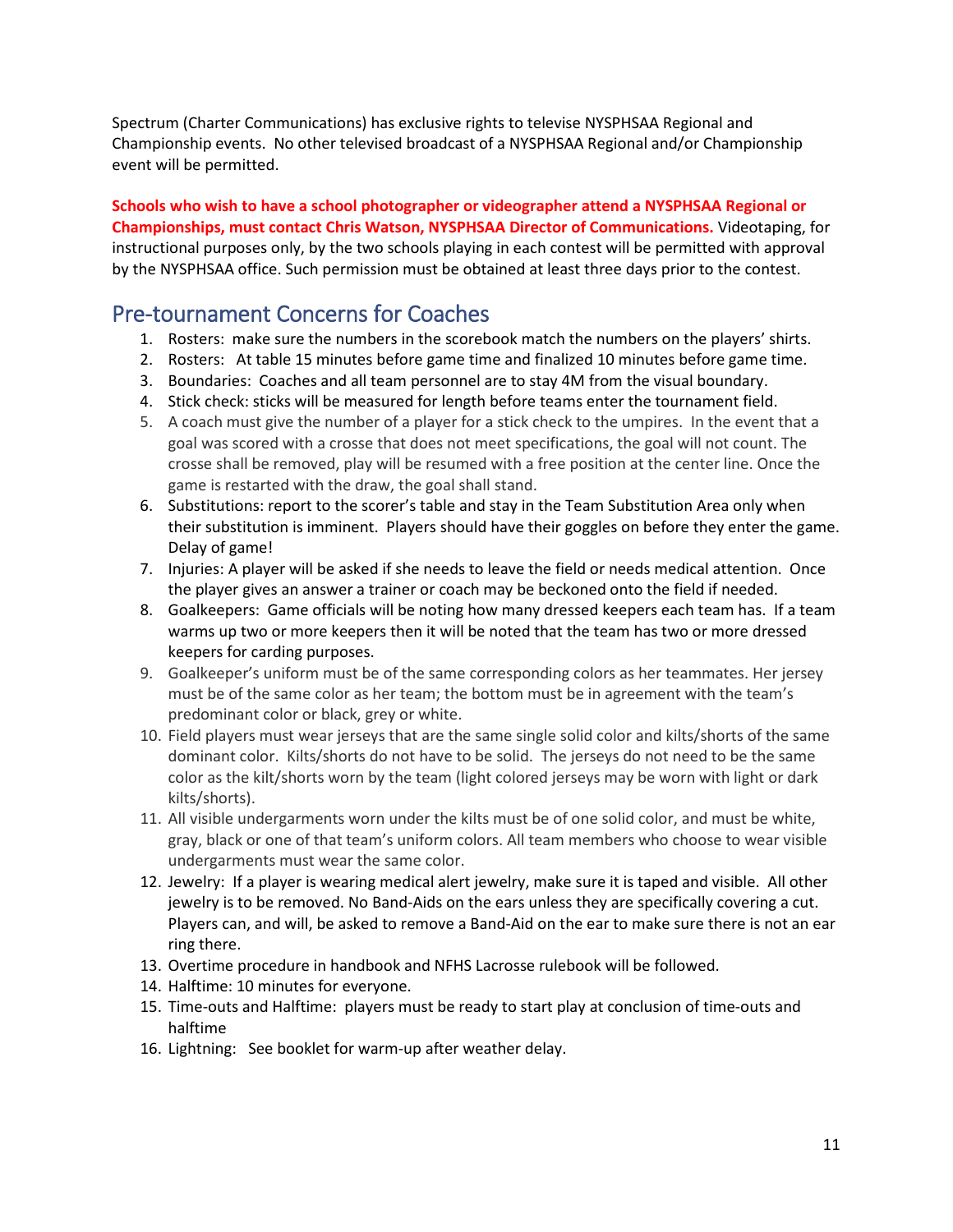- 17. The Alternate official and scorekeepers will take care of the timing for all cards given. The Alternate official will let the coach and /or player know when a player is eligible to enter the game.
- 18. If the carded player or any player replacing her enters the game before the penalty time has elapsed, the player originally receiving the card will serve an additional two-minute penalty, and no substitute may take her place. If the player entering early is the player who received the original card, she will be removed from the field of play for the remainder of the penalty time and then serve the additional two-minute penalty. If the player entering early is not the player who received the original card, the officials will send a player from the offending team who is closest to her team bench area off the field, and the player who received the original card will serve the remainder of the penalty time and then serve the additional two-minute penalty. A change of possession will take place at the spot of the ball if warranted, and any free position will be awarded at the spot of the ball with a player from the offending team placed 4m behind the player with the ball. Note: This is an extension of the penalty time and not an additional card.
- 19. The field supervising umpire, with the help of the Sports Committee Representative, will determine the validity of a protest brought to them by a coach. Then the protest committee will convene.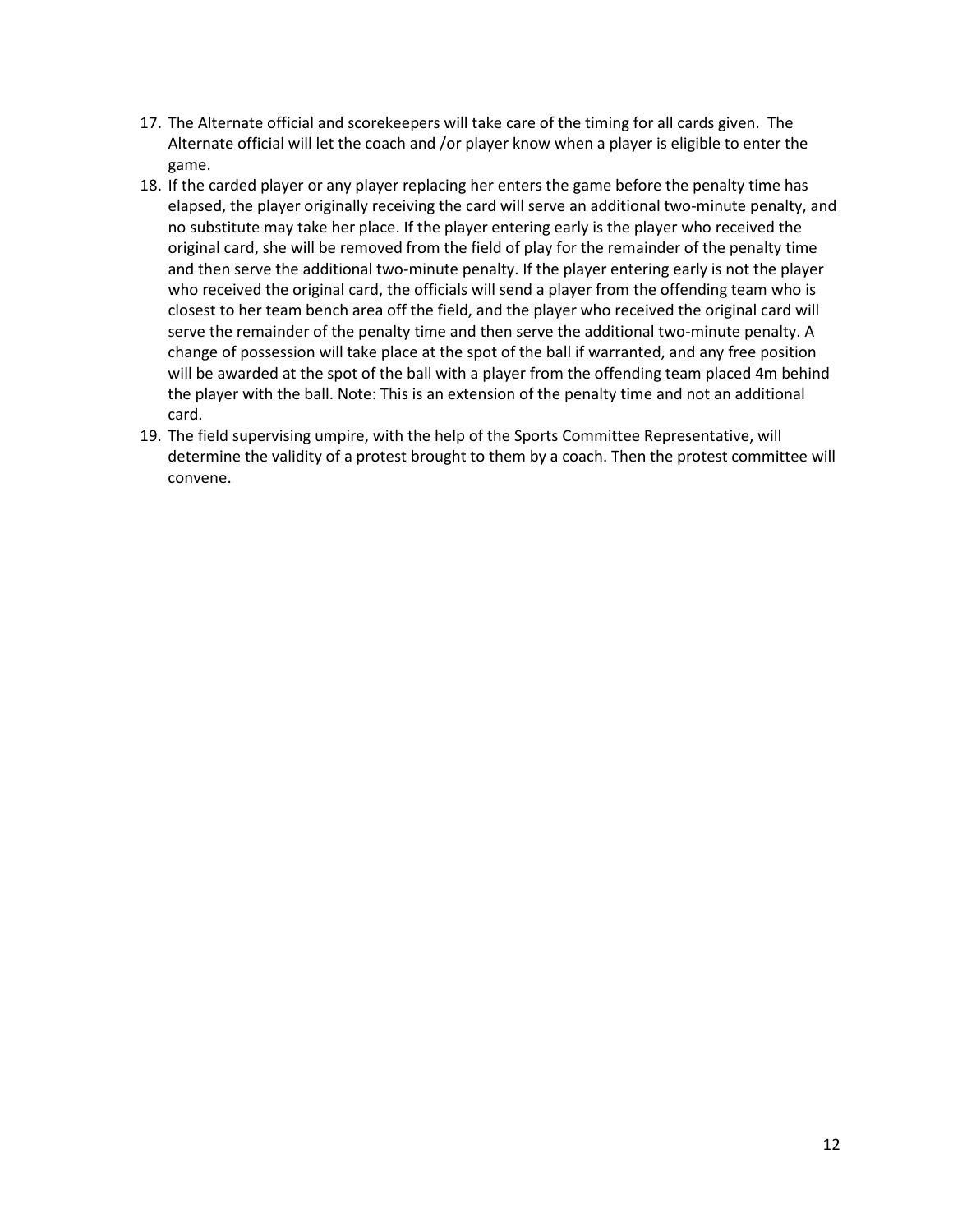# <span id="page-12-0"></span>Game Timelines

9:00 Game Timeline

| <b>TIME</b>                                                       |                                           | <b>CLOCK TIME</b>                  |                                                                                                                                                                                                                      |
|-------------------------------------------------------------------|-------------------------------------------|------------------------------------|----------------------------------------------------------------------------------------------------------------------------------------------------------------------------------------------------------------------|
| 8:15<br>8:30<br>8:50<br>8:55<br>9:00                              |                                           | 20:00                              | <b>Official Stick measurement</b><br>Pre-game warm-up<br>Captain & Coaches Mtg, Rosters due at the table, Field cleared. Stick<br>check, Rosters finalized.<br>Introduction of teams, National Anthem<br>Game begins |
|                                                                   |                                           | 11:00 Semifinal & 11:30 Final Game |                                                                                                                                                                                                                      |
| <b>TIME</b>                                                       |                                           | <b>CLOCK TIME</b>                  |                                                                                                                                                                                                                      |
| 10:15<br>10:30<br>10:50<br>10:55<br>11:00                         | 10:45<br>11:00<br>11:20<br>11:25<br>11:30 | 20:00                              | <b>Official Stick measurement</b><br>Pre-game warm-up<br>Captain & Coaches Mtg, Rosters due at the table, Field cleared. Stick<br>check, Rosters finalized.<br>Introduction of teams, National Anthem<br>Game begins |
|                                                                   |                                           | 1:00 Semifinal & 2:00 Game         |                                                                                                                                                                                                                      |
| <b>TIME</b>                                                       |                                           | <b>CLOCK TIME</b>                  |                                                                                                                                                                                                                      |
| 12:15 1:15<br>12:30 1:30<br>12:50 1:50<br>12:55 1:55<br>1:00 2:00 |                                           | 20:00                              | <b>Official Stick measurement</b><br>Pre-game warm-up<br>Captain & Coaches Mtg, Rosters due at the table, Field cleared. Stick<br>check, Rosters finalized.<br>Introduction of teams, National Anthem<br>Game begins |
|                                                                   |                                           | 3:00 Semifinal & 4:30 Game         |                                                                                                                                                                                                                      |
| TIME<br>2:15 3:45<br>2:30 4:00<br>2:50 4:20<br>2:55 4:25          |                                           | <b>CLOCK TIME</b><br>20:00         | <b>Official Stick measurement</b><br>Pre-game warm-up<br>Captain & Coaches Mtg, Rosters due at the table, Field cleared. Stick<br>check, Rosters finalized.<br>Introduction of teams, National Anthem                |
| 3:00 4:30                                                         |                                           |                                    | Game begins                                                                                                                                                                                                          |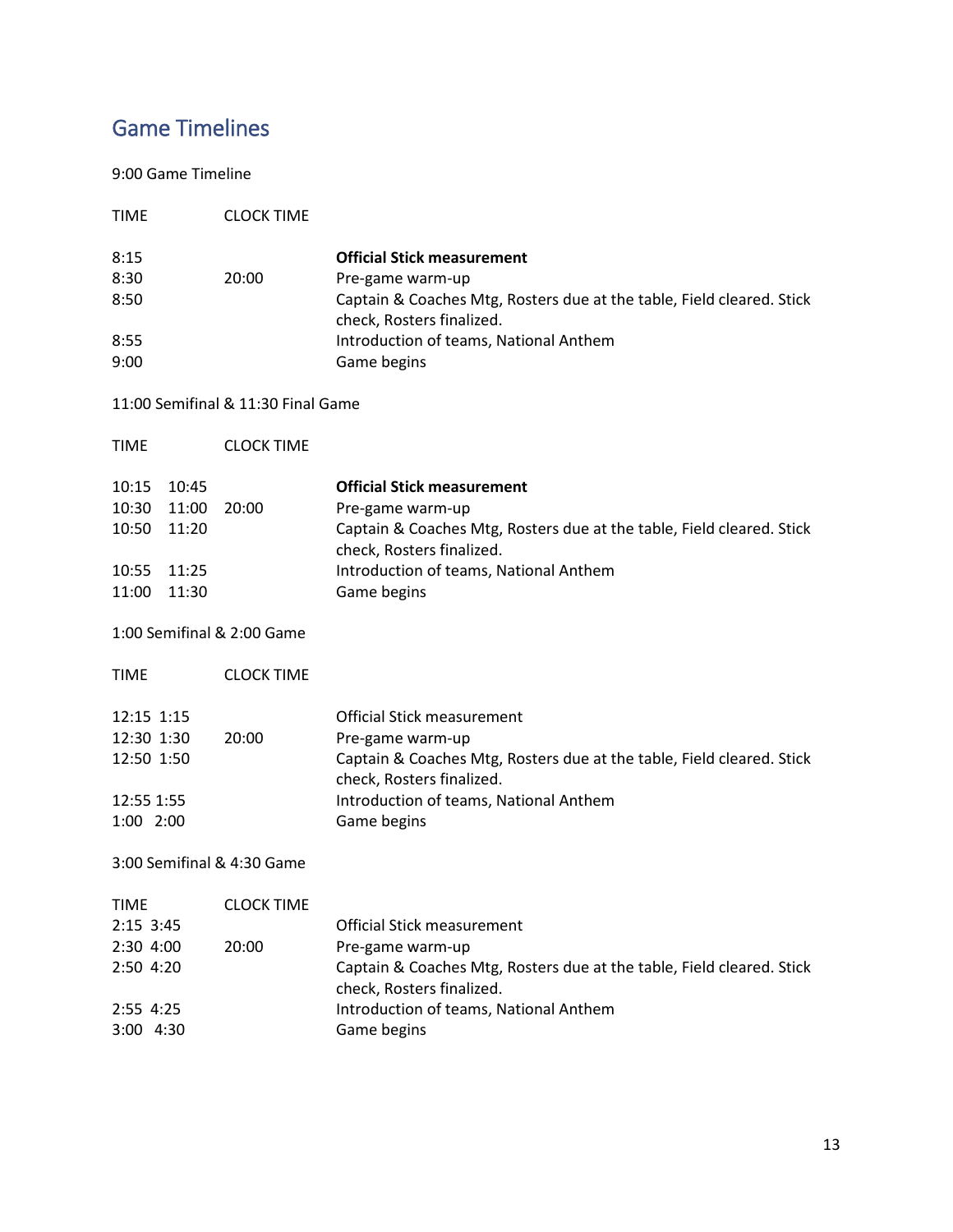# <span id="page-13-0"></span>Championship Check List

- Fill out Tournament Registration Form immediately.
- Book hotel rooms via the Tournament Registration Form and email it to Machell Phelps at [machellphelps@yahoo.com](mailto:machellphelps@yahoo.com) by 2:00pm on Monday, June 3. **Information on lodging will be sent back that same day... Do not contact the hotels directly to reserve rooms.** Numerous hotels are being utilized.
- Submit team photo/roster to MaxPreps (instructions included in this packet)
- Bring "where are they now forms" filled out to coaches meeting
- Book transportation
- Contact Jamie Brown, Tournament Director, to arrange practice times
- Email Kristen Jadin your School Gate List 2 days before tournament (instructions and form included)
- Bring both home/away jerseys to tournament
- Remember that the state only allows 30 players and 7 bench personnel; all others must be paid for. Medals will be given for this number only; extras need to be ordered afterwards.
- A vendor will be selling tournament merchandise at the banquet
- Don't forget to include the number of individuals attending the Banquet of Champions on your Tournament Registration Form.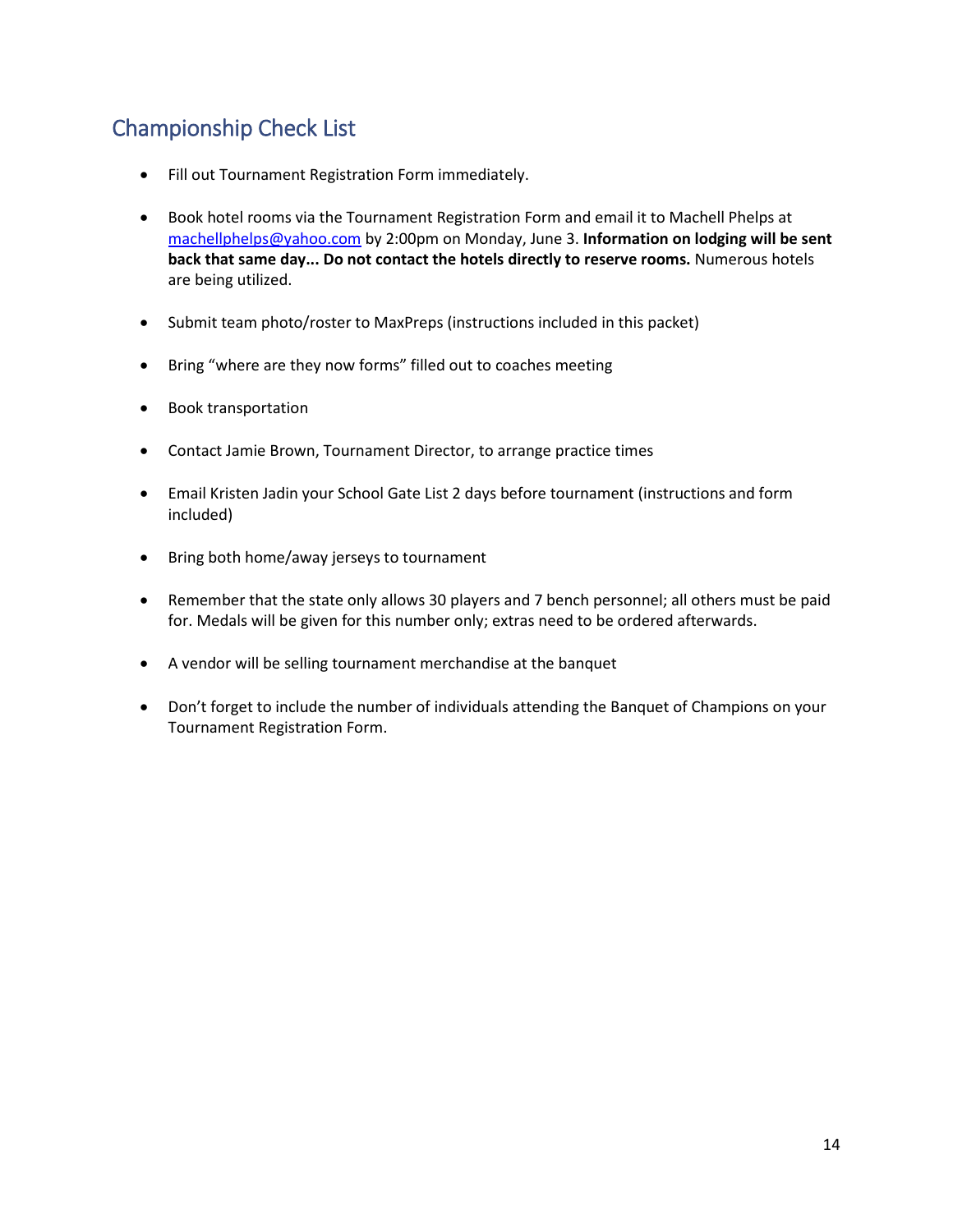# <span id="page-14-0"></span>All-Tournament Team & Sportsmanship Form

Coaches Voting for All Tournament Team 2019

All-Tournament Team voting depends on your team's final position in the tournament.

A player receiving a red card is automatically ineligible.

Please remember that your top all-stars should be placed in the first position and the remaining filled in descending order. The number of All-Tournament team selections you receive will depend on your final position. Sportsmanship must be used in your decision.

| Champions<br><b>Runners Up</b><br>Semi - Finalists | $=$<br>$\equiv$ 100 $\pm$<br>$\equiv 1.0000$ | four players<br>three players<br>one player                                                                          |  |  |
|----------------------------------------------------|----------------------------------------------|----------------------------------------------------------------------------------------------------------------------|--|--|
| <b>School Name</b>                                 |                                              |                                                                                                                      |  |  |
|                                                    |                                              |                                                                                                                      |  |  |
|                                                    |                                              |                                                                                                                      |  |  |
|                                                    |                                              |                                                                                                                      |  |  |
| 1.                                                 |                                              |                                                                                                                      |  |  |
| 2.                                                 |                                              | <u> 2000 - Jan James James Jan James James James James James James James James James James James James James Jam</u> |  |  |
| 3.                                                 |                                              | <u> 1980 - John Stein, Amerikaansk politiker (* 1908)</u>                                                            |  |  |
| 4.                                                 |                                              |                                                                                                                      |  |  |

Individual Sportsmanship Award

Please nominate one player from your team who exemplifies being worthy of receiving a sportsmanship T-shirt as part of the New York Good Sports "program" sponsored by NYSPHSAA.

1. \_\_\_\_\_\_\_\_\_\_\_\_\_\_\_\_\_\_\_\_\_\_\_\_\_\_\_\_\_\_\_\_\_\_\_\_\_\_\_\_\_\_\_\_\_\_\_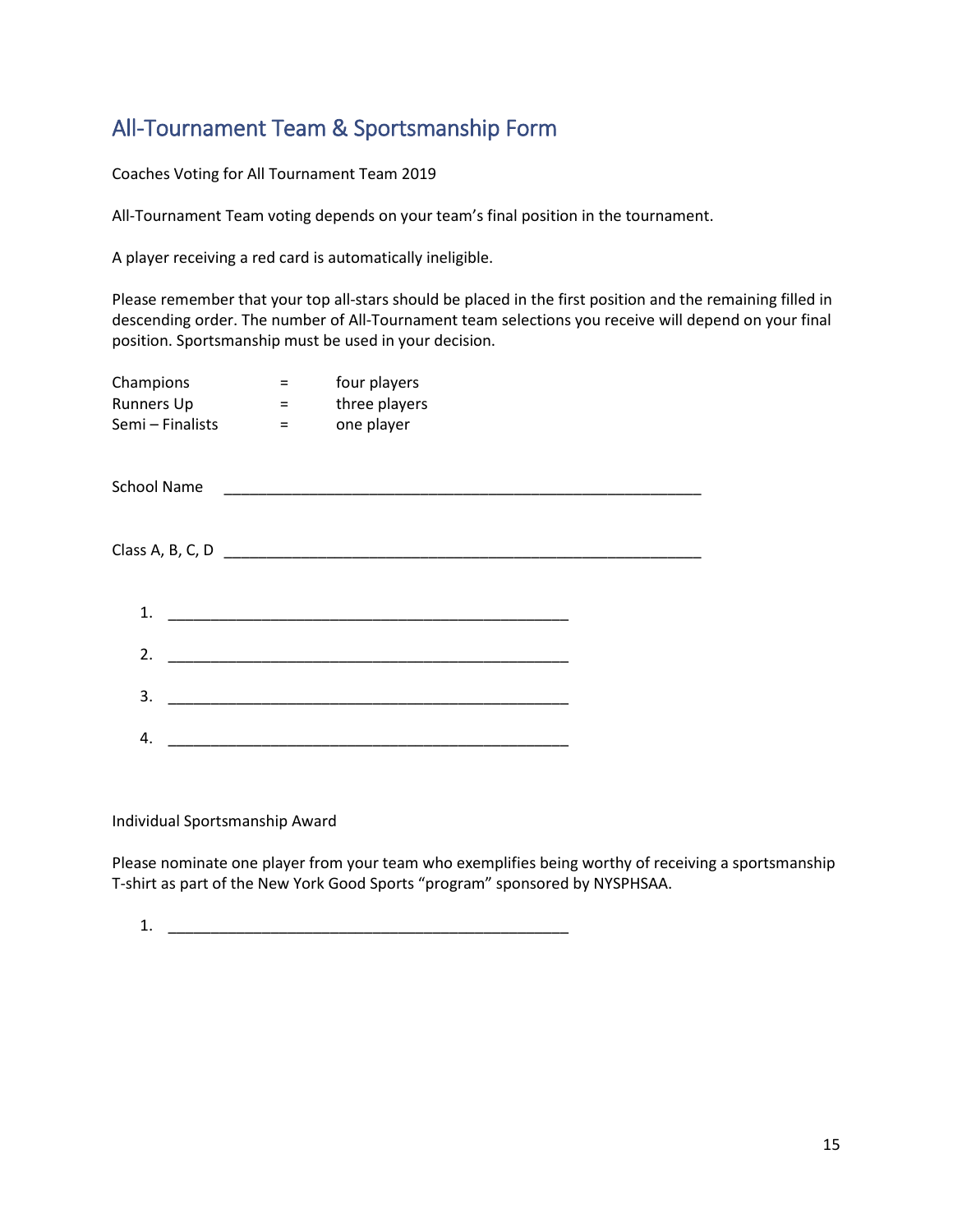# <span id="page-15-0"></span>Team Roster List

This roster must be emailed by **Tuesday, June 4** to Dawn Cerrone [\(cerroned@gcufsd.net\)](mailto:cerroned@gcufsd.net) and Liz Parry [\(eparry@emmawillard.org\)](mailto:eparry@emmawillard.org).

School: \_\_\_\_\_\_\_\_\_\_\_\_\_\_\_\_\_\_\_\_\_\_\_\_\_ Section: \_\_\_\_ Class: \_\_\_\_

Individuals on this list will receive ID Badges. Each team may only have 30 participants and 7 bench personnel. Please list all players, coaches, managers, trainers, etc. below. All 37 participants will be allowed on the field.

| Participants | <b>Bench Personnel</b> |
|--------------|------------------------|
| 1.           | 1.                     |
| 2.           | 2.                     |
| 3.           | 3.                     |
| 4.           | 4.                     |
| 5.           | 5.                     |
| 6.           | 6.                     |
| 7.           | 7.                     |
| 8.           |                        |
| 9.           |                        |
| 10.          |                        |
| 11.          |                        |
| 12.          |                        |
| 13.          |                        |
| 14.          |                        |
| 15.          |                        |
| 16.          |                        |
| 17.          |                        |
| 18.          |                        |
| 19.          |                        |
| 20.          |                        |
| 21.          |                        |
| 22.          |                        |
| 23.          |                        |
| 24.          |                        |
| 25.          |                        |
| 26.          |                        |
| 27.          |                        |
| 28.          |                        |
| 29.          |                        |
| 30.          |                        |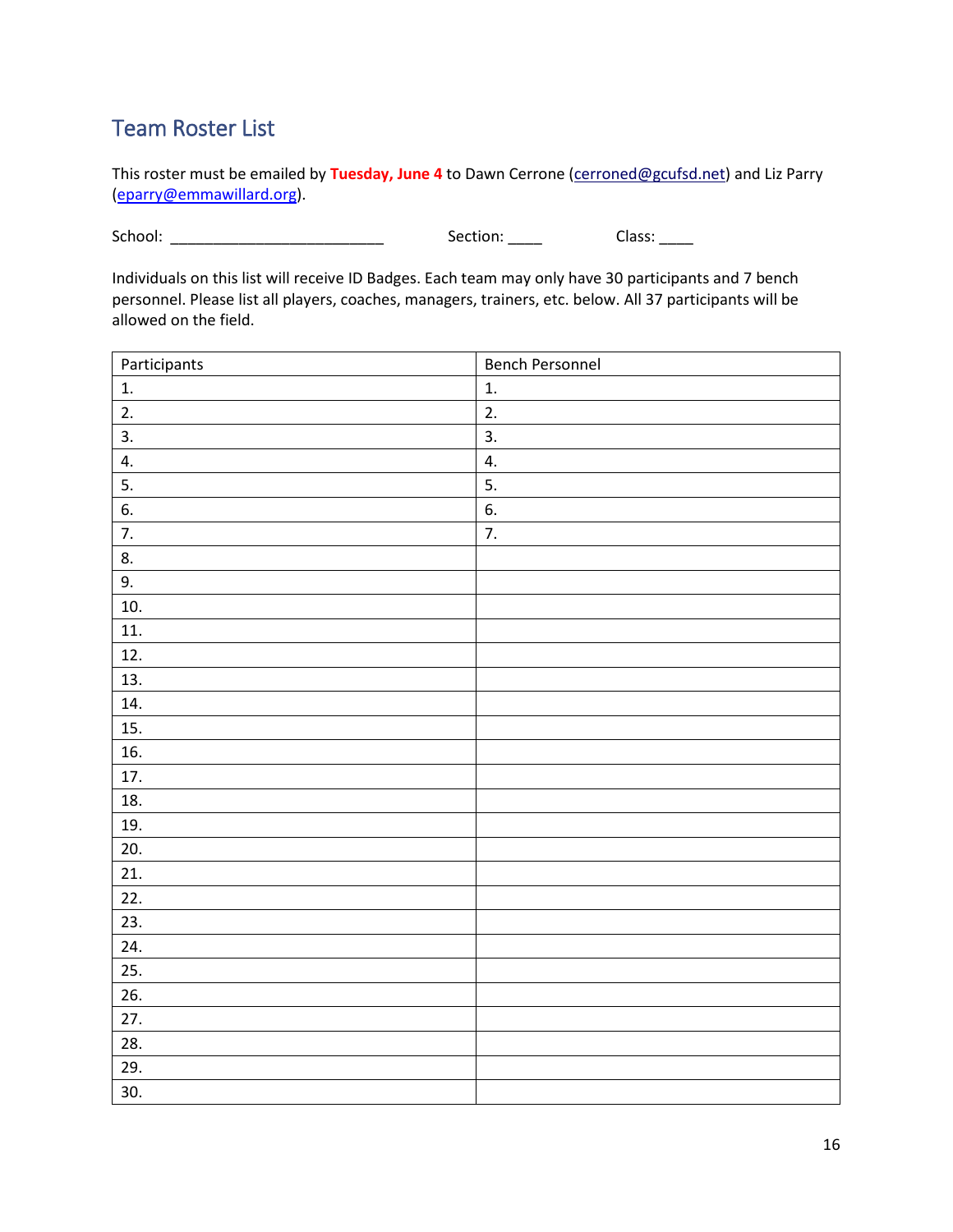<span id="page-16-0"></span>Banquet of Champions Information

# **Banquet of Champions**

**Thursday, June 6th, 2019 Fay Corey Union 7:00 pm**

#### **Italian Villa Pasta Buffet**

Garlic Breadsticks Antipasto Salad Cheese Tortellini & Penne Pasta Broccoli, Alfredo Sauce, Basil Marinara Sauce Chicken Breast Strips & Meatballs Cannoli Non-Alcoholic Sangria Punch

Keynote Speaker:

TBA

**Reservations must be made ahead of time with Machell Phelps at the Cortland Regional Sports Council on the Tournament Registration form – we cannot accommodate walk-ins on the night of the banquet.**

> **\$17/person : Make Checks or Purchase Orders out to: Cortland Regional Sports Council (Bring payment to the banquet)**

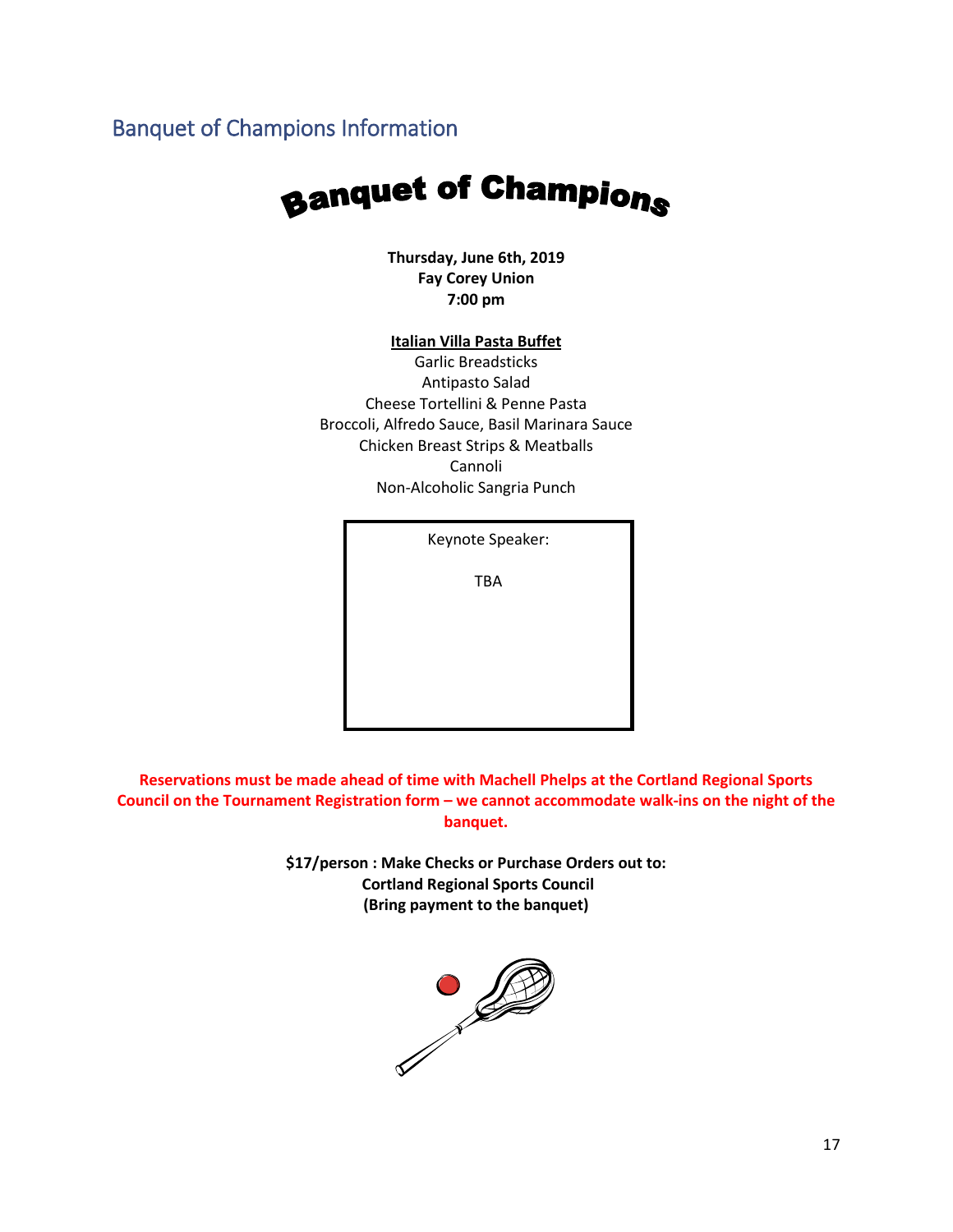# <span id="page-17-0"></span>Where are they now?



Coaches please provide the following information below for next year's state final four program and bring this completed sheet to the coaches meeting

#### *Where Are They Now*

List below your seniors competing in the 2019 final four and are continuing their playing career in college.

**Section** \_\_\_\_\_\_\_\_\_\_\_\_\_\_\_\_\_\_\_\_ **High School** \_\_\_\_\_\_\_\_\_\_\_\_\_\_\_\_\_\_\_\_\_\_\_

| <b>Player Name</b> | College |
|--------------------|---------|
|                    |         |
|                    |         |
|                    |         |
|                    |         |
|                    |         |
|                    |         |
|                    |         |
|                    |         |
|                    |         |
|                    |         |
|                    |         |
|                    |         |
|                    |         |
|                    |         |
|                    |         |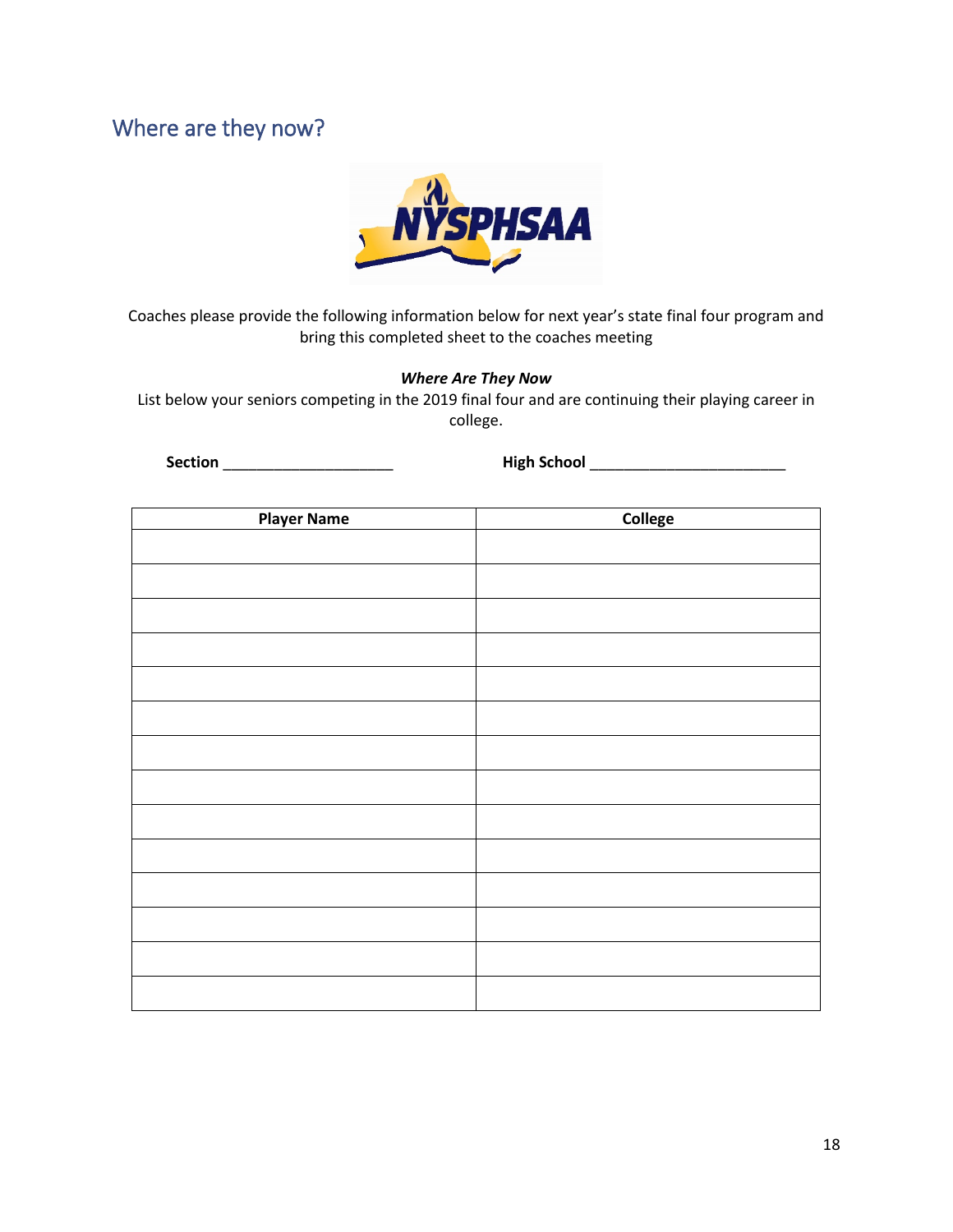<span id="page-18-0"></span>

|                 | <b>2019 NYSPHSAA Girls Lacrosse Championships</b> |
|-----------------|---------------------------------------------------|
|                 | <b>Tournament Registration Form</b>               |
| School:         |                                                   |
| <b>Section:</b> |                                                   |
| Class:          |                                                   |
|                 |                                                   |

#### **Contact Information: Athletic Director:**

| Athletic Director:                                     |  |
|--------------------------------------------------------|--|
| <b>Athletic Director/</b><br>School Phone &<br>Fax No. |  |
| Contact # while at<br><b>Tournament</b>                |  |
| <b>Athletic Director/</b><br>e-mail address:           |  |

#### **Tournament Information:**

| <b>Supervisor at</b>          |                      |
|-------------------------------|----------------------|
| Tournament:                   |                      |
| Cell # for Supervisor:        |                      |
| <b>Required Security</b>      |                      |
| Name $(1)$                    |                      |
| <b>Required Security</b>      |                      |
| Name $(2)$                    |                      |
| <b>Athletic Trainer:</b>      |                      |
| Number to be                  |                      |
| Housed:                       | female<br>male       |
| *Please submit a              | <b>Players</b>       |
| rooming list, via fax, to     |                      |
| 607-753-1296                  | <b>Coaches/Bench</b> |
|                               | personnel            |
|                               | <b>Bus Driver</b>    |
| Method of hotel               |                      |
|                               |                      |
| <b>Payment:</b>               |                      |
| <b>Housing required on</b>    |                      |
| <b>Friday (if team loses)</b> |                      |
|                               |                      |

#### **Banquet:**

| <b>Attending Banquet:</b> | Yes / | - No |
|---------------------------|-------|------|
|                           |       |      |
| <b>Method of Payment</b>  |       |      |
| <b>Number Attending:</b>  |       |      |
|                           |       |      |

*This side to be filled out by tournament registrar*

**Hotel Assignment:** 

#### **Semi-Final Game Information:**

| <b>Opponent:</b>  |  |
|-------------------|--|
| <b>Game Time:</b> |  |
| <b>Game Site:</b> |  |
| You are the:      |  |

#### **Opponents Information:**

| <b>Uniform Colors:</b>    | Home:<br><b>Visitor:</b> |
|---------------------------|--------------------------|
| <b>Contact Name:</b>      |                          |
| <b>Contact Phone No.:</b> |                          |

**Important Information:**

- **1) Hotel blocks have been set aside for teams in the tournament. Housing information provided at the left will be used to make hotel arrangements for you. Confirmation of the hotel and pertinent information will be sent under separate cover.**
- **2) Additional information (driving directions, restaurants, spectator hotel information, practice time, etc.) will be provided by the Cortland Regional Sports Council with the hotel information.**
- **3) For your reference, above you will find information on your next round opponent.**
- **4) CONTACT INFORMATION: Tournament Info: Jamie Brown 607-423-5707 (cell) Email: [jbrown48@twcny.rr.com](mailto:jbrown@cortlandschools.org)**

 **Hotel/Banquet/Community Info: Machell Phelps, 607-423-1394 (c) 607-756-1864 (o) Email: [machellphelps@yahoo.com](mailto:machellphelps@yahoo.com)**

**PLEASE EMAIL THIS COMPLETED FORM TO [machellphelps@yahoo.com](mailto:machellphelps@yahoo.com) BY 1:00PM 6/4/19**